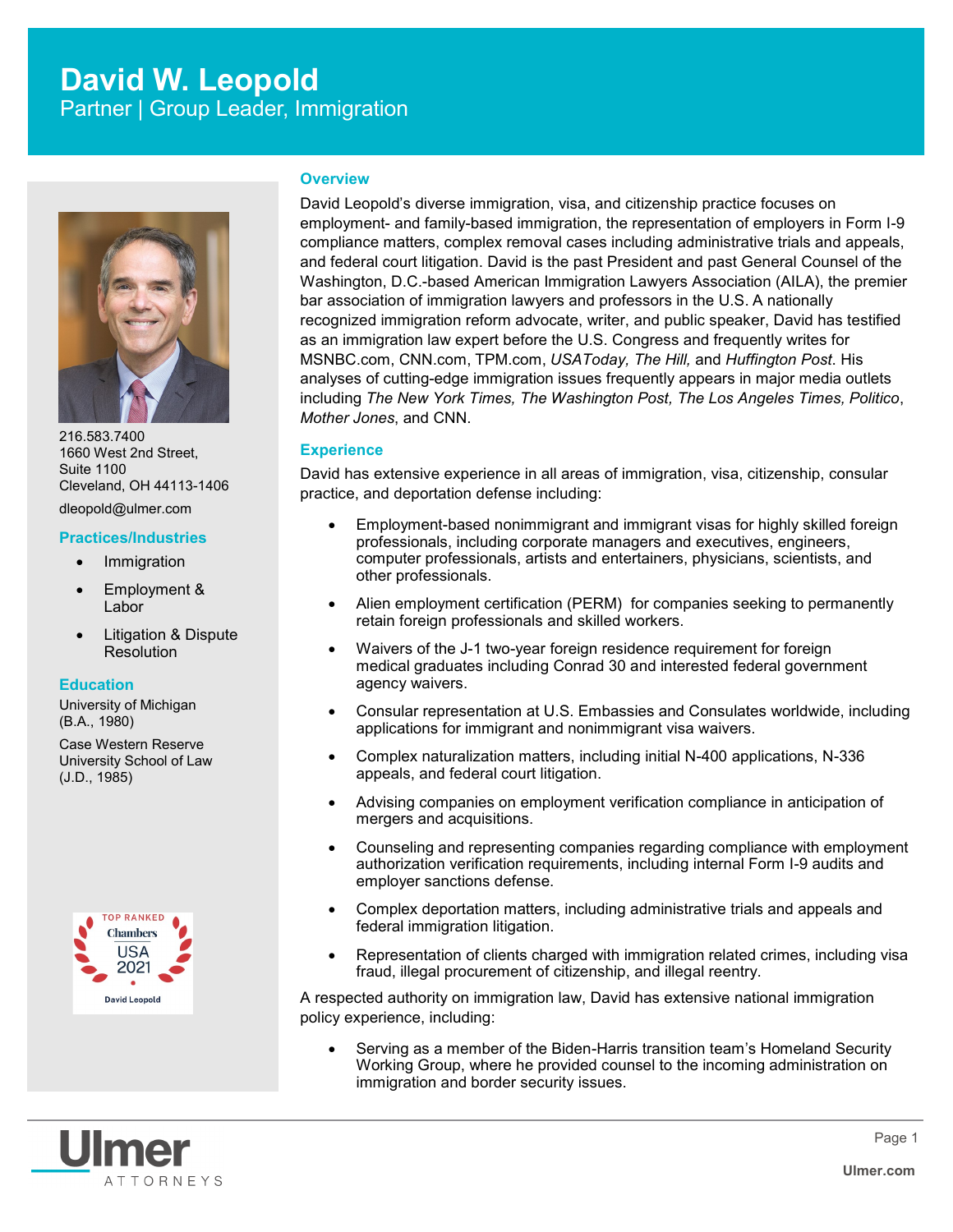## **Experience (Cont)**

- Serving as a member of the Biden-Harris presidential campaign's Immigration Working Group, where he developed immigration policy proposals for senior advisors.
- Chairing the Hillary for America Immigration Working Group's Interior Enforcement subgroup, where he oversaw the development of a comprehensive policy memorandum on interior enforcement.
- Serving on the National Platform Committee of the Democratic Party in 2016 and 2020.

David's analyses and opinions on immigration law frequently appear in major media outlets, including:

- Contributing frequent opinion pieces to major media outlets including, *The Boston Globe*, MSNBC.com, TPM.com, *The Cincinnati Enquirer*, *The Cleveland Plain Dealer*, Bloomberg Law, CNN.com, *The Boston Globe*, MediaMatters.com, Medium.com, HuffingtonPost.com, FOXNews.com, and FOXNewsLatino.com.
- Appearing as an on-air legal analyst for major national and international networks including MSNBC, CNN, FOX News, NPR, BBC, and CGTN TV.
- Serving as a "go-to" analyst of cutting-edge immigration issues for national and international print and online outlets including *The New York Times, The Washington Post, The Los Angeles Times, USA Today, Newsweek, The Miami Herald, The Houston Chronical, Associated Press, Reuters, Politico, Huffington Post, McClatchy News, Mother Jones, and The Guardian*.

# **Reported Cases**

- *Mendieta-Robles v. Gonzales*, 2007 FED App. 0387N (6th Cir.2007)
- *Tilley v. Gonzales*, 2007 FED App. 0295N (6th Cir.2007)
- *Pak v. Reno*, 196 F.3d 666 (6th Cir. 1999)
- *Pulice v. INS*, 218 F.3d 505 (6th Cir. 2000)
- *Roman v. Ashcroft*, 340 F.3d 314 (6th Cir. 2003)
- *Rosales-Garcia v. Holland*, 322 F.3d 386 (6th Cir. 2003)(en banc)
- *Roman v. Ashcroft*, 181 F. Supp. 2d 808 (N.D. Ohio 2002)
- *Denko v. Ashcroft*, 351 F.3d 717 (6th Cir. 2003)
- *Cline v. Catholic Diocese*, 206 F.3d 651 (6th Cir. 1999)
- *Independence Local School District Board of Education v. State Employment Relations Board et al.* 62 Ohio St. 3d 134 (1991)
- *Board of Education of the Strongsville City School District v. Theado*, 57 Ohio St. 3d (1991)
- *Mackey v. Steve Barry Ford, Inc.,* 1991 Ohio App. LEXIS 2574 (May 30, 1991)
- *Theodore T. Theodore v. Geo Churchill, Inc.,* 1990 Ohio App. LEXIS 5961; Noll v. Nezbeth, 63 Ohio App. 3d 46 (1990)
- *D'Ambrosi v. Vicorp Specialty Restaurant, Inc.,* 1989 Ohio App. LEXIS 628
- *Lazar v. Korman*, 1987 Ohio App. LEXIS 9215
- *Dalzell-Milstein v. Midwestern Indem. Co.,* 1986 Ohio App. LEXIS 8631
- *Republic Steel Corp. v. Hailey*, 30 Ohio App. 3d 103 (1986)

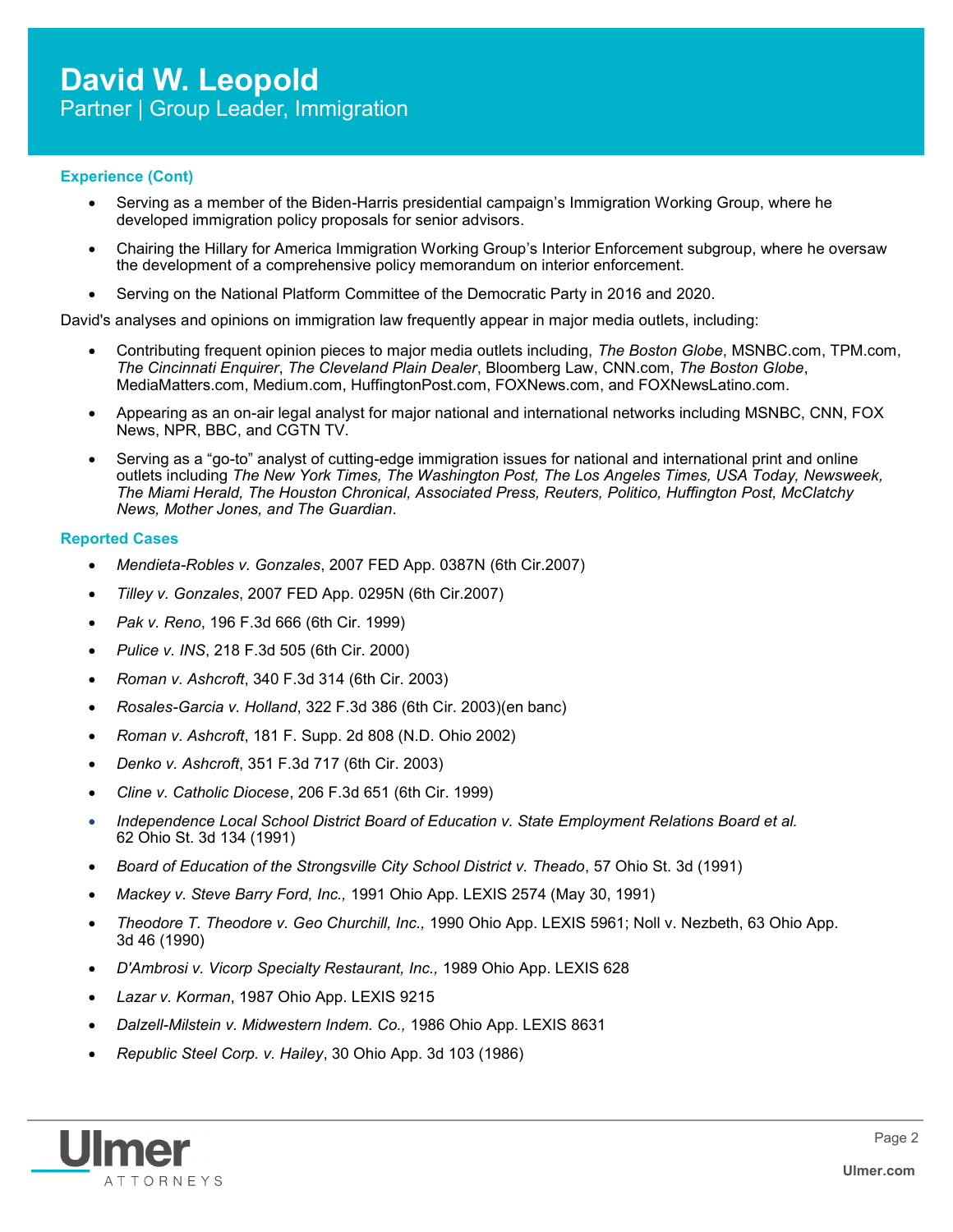## **Presentations**

David is a frequent speaker on a wide range of immigration topics. The following is a selection of his many presentations:

- "U.S. Immigration Update," Ulmer Webinar (October 2021)
- "O Brave New World When Will the Trump Administration's Business Immigration Policies Be Undone?" AILA National Midwinter Conference (March 2021)
- "Immigration Under a Biden/Harris Administration," American Bar Association International Law Section Immigration & Naturalization Committee Webinar (January 2021)
- "DACA, Immigration, and Legal Rights: What All International Students Need to Know," Case Western Reserve University Webinar (July 2020)
- "What the Suspension of Entry for Foreign Nationals on H-1B, H-2B, L, and J Visas Means for Your Business and Employees," Ulmer Webinar (June 2020)
- "Can We Help Those Most at Risk for COVID 19: Falling Between the Cracks," AJC Westchester/Fairfield Virtual Program (June 2020)
- "What Employers Need to Know About COVID-19 and H-1B Workers," Ulmer Webinar (April 2020)
- "The New Restrictive World of Business Immigration: Strategies to Hire and Maintain Foreign Talent," Ulmer Webinar (January 2020)
- "What the Civil Defense Litigator Should Know About Immigration," Ohio Association of Civil Trial Attorneys Annual Meeting and Conference (November 2019)
- "The Immigration Crisis in Our Own Backyard: How Current Policies are Impacting Cleveland Families," Park Synagogue East (November 2019)
- "I-9 Audits and Enforcement," AILA Annual Fall Ohio Conference (October 2019)
- "Denaturalization in the Wake of 'Operation Janus' and 'Operation Second Look,'" AILA Annual Conference on Immigration Law (June 2019)
- "Wrench in the Plan: How to Navigate the New Age of Enforcement when ICE Comes Knocking," Ulmer Immigration Dialogue Series (June 2018)
- "Toolkit Inventory: Employee Travel in the Age of 'Extreme Vetting,'" Ulmer Immigration Dialogue Series (May 2018)
- "A Brave New World: Immigration in the Age of Donald Trump," Rotary Club of Toledo (May 2018)
- "Nuts & Bolts: How to Hire & Retain Foreign Professionals," Ulmer Immigration Dialogue Series (April 2018)
- "A Brave New World: Critical Issues Corporate Counsel Must Consider Before Foreign Personnel Travel Abroad," Northeast Ohio Association of Corporate Counsel CLE Seminar (August 2017)

#### **Publications**

- "USCIS Announces Initial H-1B Cap Registration for FY 2023 To Run March 1-18," Ulmer & Berne LLP *Client Alert* (January 2022)
- "The White House Announces Immigration Actions to Attract STEM Talent and Update O-1 'Extraordinary Ability' and National Interest Waiver Standards," Ulmer & Berne LLP *Client Alert* (January 2022)
- "USCIS Releases Guidance on Expedited EADs for Health Care Workers," Ulmer & Berne LLP *Client Alert* (December 2021)

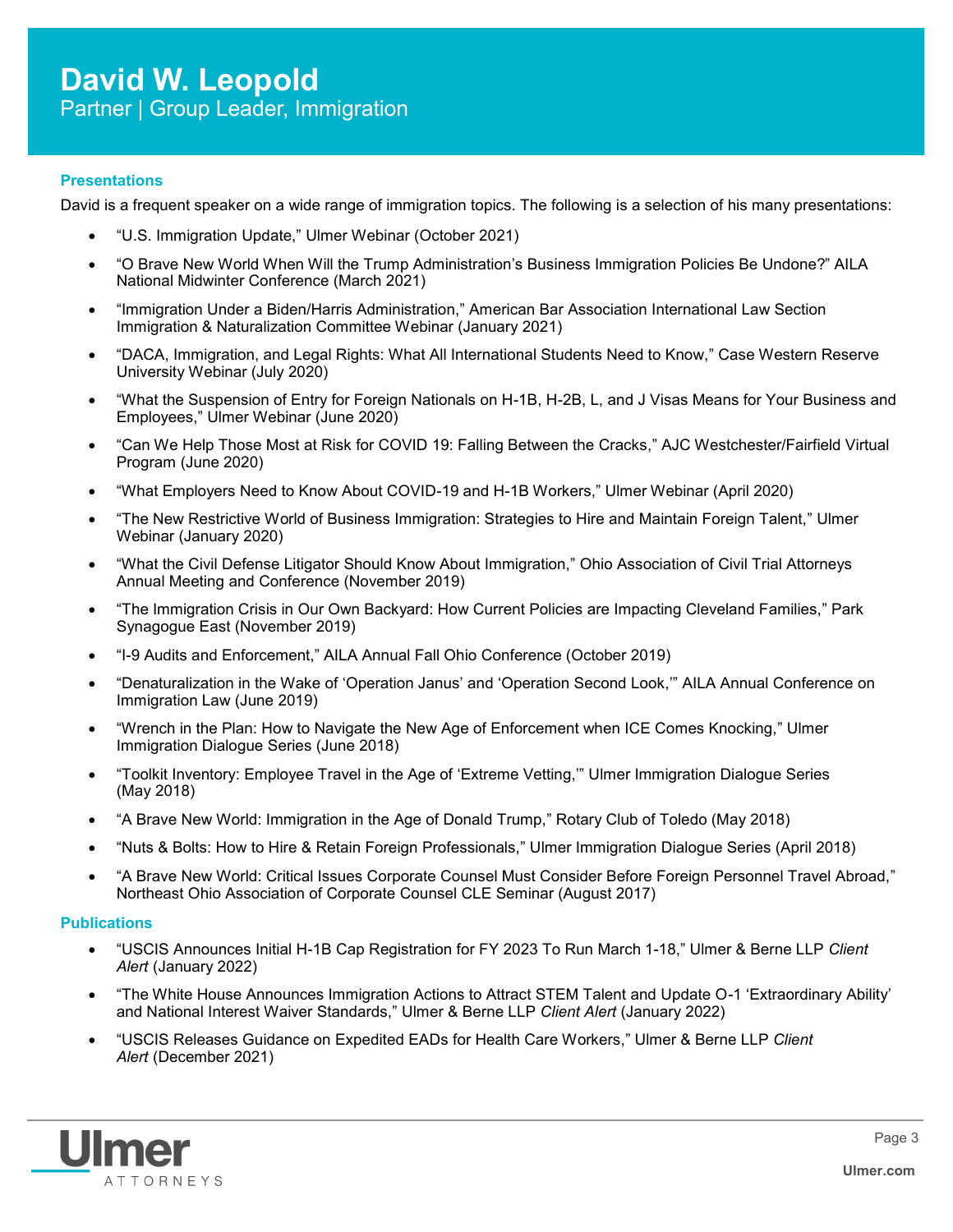## **Publications (Cont)**

- "White House to Lift COVID-[19 Travel Bans Effective Nov. 8, 2021,"](https://www.ulmer.com/client-alerts/us-to-relax-travel-restrictions-on-fully-vaccinated-foreign-visitors/) Ulmer & Berne LLP *Client Alert* (October 2021)
- "USCIS to Require COVID-19 Vaccinations for Green Card Applicants," Ulmer & Berne LLP *Client Alert* (September 2021)
- "President Biden Expected to Impose Travel Restrictions on India," Ulmer & Berne LLP *Client Alert* (April 2021)
- "USCIS Removes a Trump Era Hurdle To Naturalization," Ulmer & Berne LLP *Client Alert* (February 2021)
- "How Has President Biden Changed Immigration During His First Week?" Ulmer & Berne LLP *Client Alert* (January 2021)
- "Department of Homeland Security Pauses Deportations for 100 Days and Sets Interim Guidelines for ICE Enforcement," Ulmer & Berne LLP *Client Alert* (January 2021)
- "President Trump Extends Ban on H-1B, H-2B, L, and J Visa Applicants Through March 31, 2021," Ulmer & Berne LLP *Client Alert* (January 2021)
- "Trump Administration Ends Exemption for Foreign Students Taking Full-Time Online Course Load in U.S. During COVID-19 Pandemic," Ulmer & Berne LLP *Client Alert* (July 2020)
- "Presidential Proclamation Suspends Entry of Foreign Nationals on H-1B, H-2B, L and J Visas," Ulmer & Berne LLP *Client Alert* (June 2020)
- "U.S. Supreme Court Rejects Trump Administration's Attempt to End DACA Program," Ulmer & Berne LLP *Client Alert* (June 2020)
- "USCIS to Resume Premium Processing for H-1B Specialty Occupation and I-140 Immigrant Visa Petitions," Ulmer & Berne LLP *Client Alert* (May 2020)
- "President Trump's Proclamation Suspending the Entry of Immigrants," Ulmer & Berne LLP *Client Alert* (April 2020)
- "What Employers Need to Know About COVID-19 and H-1B Workers," Ulmer & Berne LLP *Client Alert* (April 2020)
- "ICE Temporarily Relaxes 1-9 Employment Verification Rules Due to COVID-19 Crisis," Ulmer & Berne LLP *Client Alert* (March 2020)
- "Complying with Department of Labor Notice Requirements for H-1B Employees During a Quarantine," Ulmer & Berne LLP *Client Alert* (March 2020)
- "USCIS Announces Temporary Suspension of Premium Processing for All I-129 and I-140 Petitions Due to the Coronavirus Pandemic," Ulmer & Berne LLP *Client Alert* (March 2020)
- "USCIS Cancels All In-Person Interviews to Combat COVID-19; EOIR Postpones Immigration Hearings Nationwide," Ulmer & Berne LLP *Client Alert* (March 2020)
- "Trump Administration Suspends Most Travel from Europe," Ulmer & Berne LLP *Client Alert* (March 2020)
- "Initial H-1B Period Now Open Through March 20," Ulmer & Berne LLP *Client Alert* (March 2020)
- "USCIS to Implement Public Charge Inadmissibility Rule in February," Ulmer & Berne LLP *Client Alert* (February 2020)
- "USCIS Announces New Pre-Filing Registration System for 2020 H-1B Filing Season," Ulmer & Berne LLP *Client Alert* (December 2019)
- "Bearing Witness at the Southern Border," Medium (September 2019)

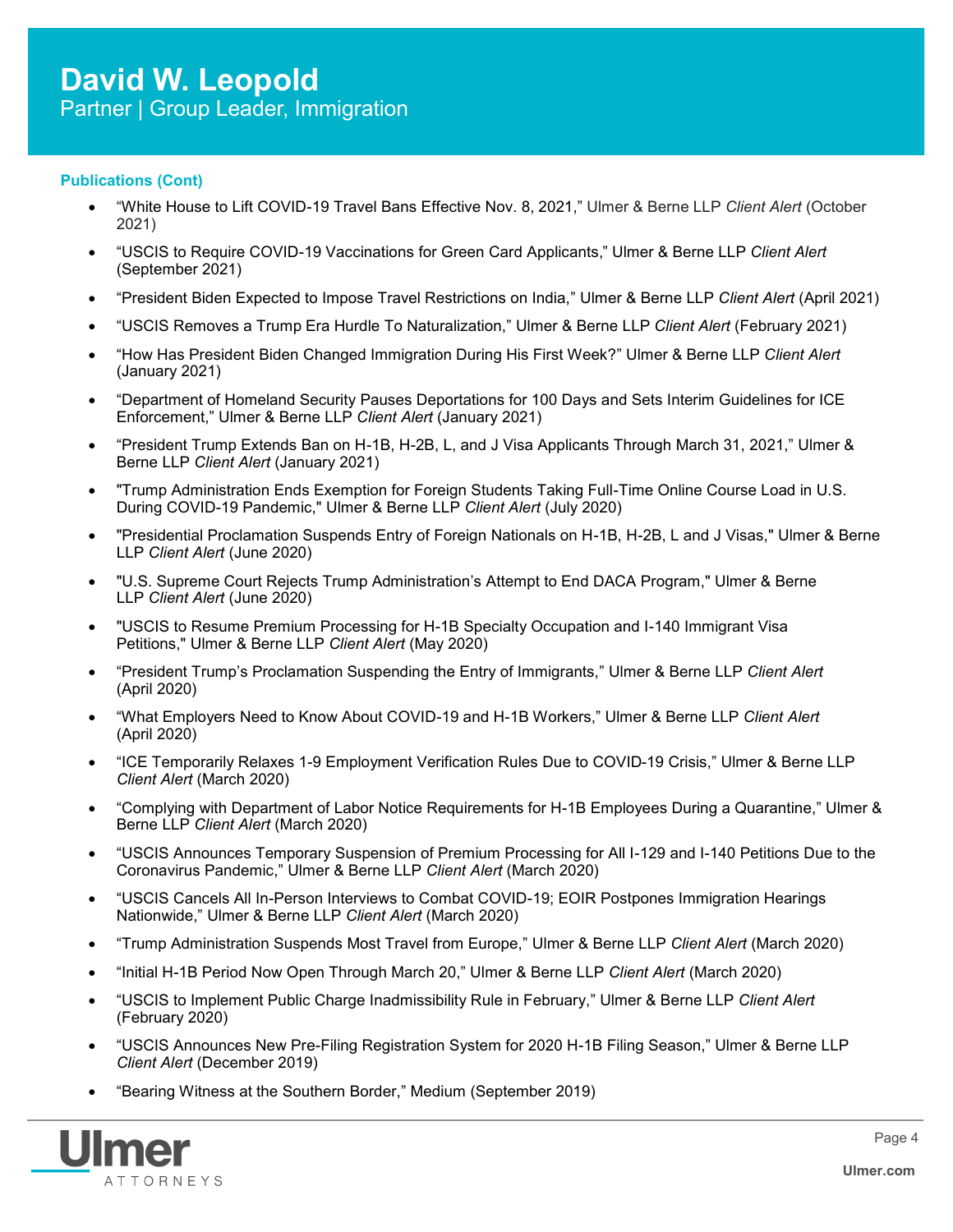## **Publications (Cont)**

- "Immigration Enforcement Under Trump Neglects Rule of Law," Law360 (May 2019)
- "Trump's Hard Line Includes Business Immigration," Today's General Counsel Magazine (March 2019)
- "Judge Says Canadian Physicians Are Eligible for H-1B Admission Regardless of the J-1 Two-Year Foreign Residency Requirement," Ulmer & Berne LLP *Client Alert* (March 2019)
- "Divided Supreme Court Rules Some Immigrants Not Entitled to Bond Hearings," Ulmer & Berne LLP *Client Alert* (March 2019)
- "H-1B Cap Season is Here. Is Your Company Ready?," Ulmer & Berne LLP *Client Alert* (March 2019)
- "USCIS Resumes Premium Processing for All H-1B Petitions," Ulmer & Berne LLP *Client Alert* (February 2019)
- "What to Consider as DHS Moves to Rescind H-4 Employment Authorization Document Rule," Ulmer & Berne LLP *Client Alert* (February 2019)
- "USCIS Expands 'Unlawful Presence' for F, J, or M Foreign Students and Exchange Visitors," Ulmer & Berne LLP *Client Alert* (May 2018)
- "Plan to Eliminate H-4 Employment Authorization Delayed At Least Until June 2018," Ulmer & Berne LLP *Client Alert* (March 2018)
- "The Short H-1B Filing Window is Fast Approaching," Ulmer & Berne LLP *Client Alert* (February 2018)
- "Syrian Temporary Protected Status Re-Registration Period Now Open for Syrians Through May 4, 2018," Ulmer & Berne LLP *Client Alert* (February 2018)
- "U.S. Extends Temporary Protected Status for 7,000 Syrians Living In the U.S.," Ulmer & Berne LLP *Client Alert*  (February 2018)
- "USCIS Resumes Accepting DACA renewals," Ulmer & Berne LLP *Client Alert* (January 2018)
- "A Vote to Pass Year-end Budget is a Vote to Deport Dreamers," *The Hill* (Op-ed, November 2017)

#### **Involvement**

#### **Professional Affiliations**

- American Immigration Lawyers Association (AILA) (*President, 2010-2011; General Counsel, 2012-2013; Vice President, 2007-2009; National Treasurer, 2006-2007; National Secretary, 2005-2006*)
- Law360 Immigration Editorial Advisory Board (2021)
- Leadership Cleveland (*Member, Class of 2019*)
- AILA Administrative Litigation Task Force (*Member, 2018-2019*)
- American Immigration Council (*Board of Directors, 2009-2011; Faculty and Co-Founder—AIC Litigation Institute*)
- Adjunct Professor of Immigration Law, Cleveland State University (2004-2012)
- Director of Immigration Law Curriculum and Adjunct Professor of Law, Case Western Reserve University School of Law (1997-2011)
- National Association of Criminal Defense Lawyers (1999-2005)
- Cleveland Metropolitan Bar Association

#### **Community Involvement**

America's Voice (*Immigration Counsel, 2018-present*)